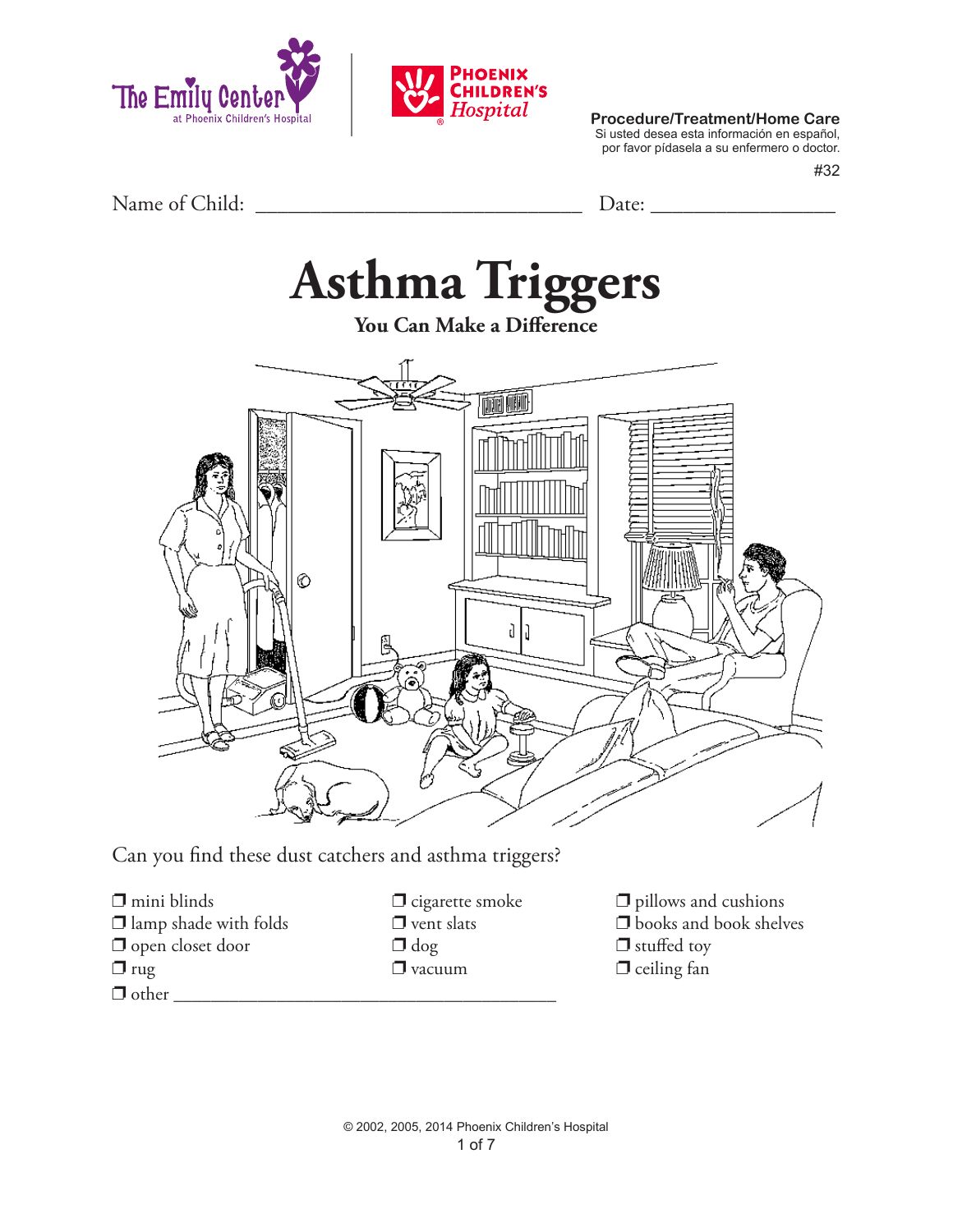## **Asthma Triggers: You Can Make a Difference**

Here is a long list of things that may help the child with asthma. No family can get rid of all asthma triggers. If you rent your home, there are some things you cannot change. Some of these changes cost money. Some can save you money. You have to think about other people in the home. Every family has to make choices about what they can and will do.

 $\checkmark$  Check all the things on this list you choose to do.

#### **Around the house**

- $\Box$  Your pet shouldn't have fur or feathers. Don't touch cats, dogs, birds, guinea pigs or gerbils.
- $\Box$  Keep pets with fur or feathers out of the bedroom and off the bed. Don't sleep with pets. It is best to keep them outside.
- $\Box$  Electric heat is better than forced-air heating.
- $\Box$  If possible, use a special air filter to keep pollen out of the home.
- $\Box$  If possible, use air conditioning in the summer, instead of fans or evaporative coolers.
- $\Box$  Keep the vent closed on room air conditioners.
- $\Box$  Air out damp, humid rooms often.
- $\Box$  Tile or wood floors collect less dust than rugs or carpets.
- $\Box$  Use only washable rugs.
- $\Box$  Furniture should be plain and easy to clean.
- $\Box$  Furniture cushions and pillows should not be stuffed with feathers or kapok.
- $\Box$  Use washable window shades instead of mini blinds. Avoid heavy curtains and fiber blinds.
- $\Box$  Put away things that can collect dust.
- $\square$  Pack books away, so they don't collect dust.
- $\Box$  Avoid pictures, shelves, silk plants and knickknacks. They collect dust.
- $\Box$  Indoor plants may collect mold.
- $\square$  The pollen on cut flowers may trigger asthma.
- $\Box$  When cooking, turn on the vent over the stove.
- $\Box$  If allergic to pollen or molds, keep windows closed as much as possible.
- $\Box$  Avoid using sprays, paint and cigarettes in the home.
- $\Box$  Use bug killing sprays only when the person with asthma is not home. Air out the home after spraying.
- $\Box$  Never smoke, use perfume or aftershave in the house.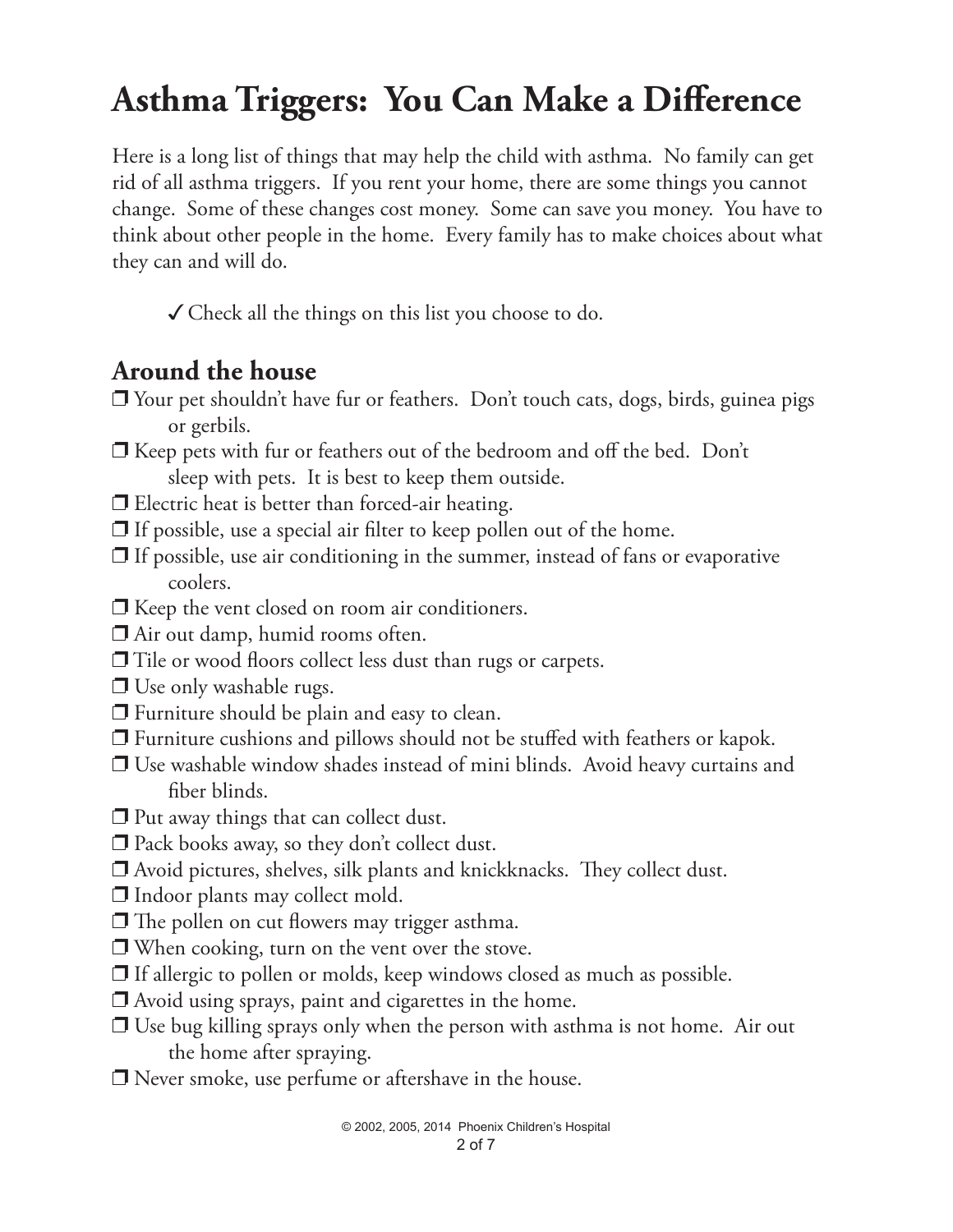## **The Bedroom**

- $\Box$  Use plain wood or plastic chairs instead of upholstered furniture.
- $\Box$  If there are bunk beds, the child with asthma should sleep on the top.
- $\Box$  The bed should not have a canopy.
- $\Box$  Waterbed or foam mattresses collect less dust mites than other mattresses.
- $\Box$  Nothing on the bed should be stuffed with feathers or kapok.
- $\Box$  Use washable acrylic or polyester blankets. Avoid fuzzy cotton or wool blankets, down comforters and chenille spreads.
- $\Box$  If you cover mattress and pillows, air out the plastic first, until all of the odor is gone.
- $\Box$  Keep clothes in closets.
- $\Box$  Store only clean clothes in closets.
- $\Box$  Keep wool clothes in a plastic bag in a closet.
- $\Box$  Keep closet doors shut.
- $\Box$  Decorate with easily cleaned pictures or posters.
- $\Box$  Store toys and books in closets or drawers.
- $\Box$  Avoid stuffed animals or wash them regularly.
- $\Box$  Avoid wall pennants, toys and books on shelves.
- $\Box$  Humidifier or vaporizer must be kept clean.

## **Cleaning**

 $\Box$  Clean with chemicals that do not trigger asthma:

- Plain white ammonia can be mixed with water to clean windows, silver, glass and crystal.
- White or apple cider vinegar can be mixed with water to clean wallpaper and mold, crayon and hard water mineral marks.
- Club soda can take spots off of clothes and rugs. Pour it on the spot, let it set a while, then wipe it up with a sponge or paper towel.
- Bleach without chlorine can be mixed with water to clean counters and clothes.
- Salt can clean burned-on foods off of pots and pans.
- Soap should be mild and without a scent. Do not use deodorant soaps.
- Baking soda can be sprinkled on rugs before they are vacuumed, and helps take odors out of the refrigerator.
- Charcoal can take odor out of rooms and refrigerators. Put a packet in a room and close the door.
- Beeswax, lemon oil, raw linseed oil, mineral oil and paste wax can be used to polish furniture.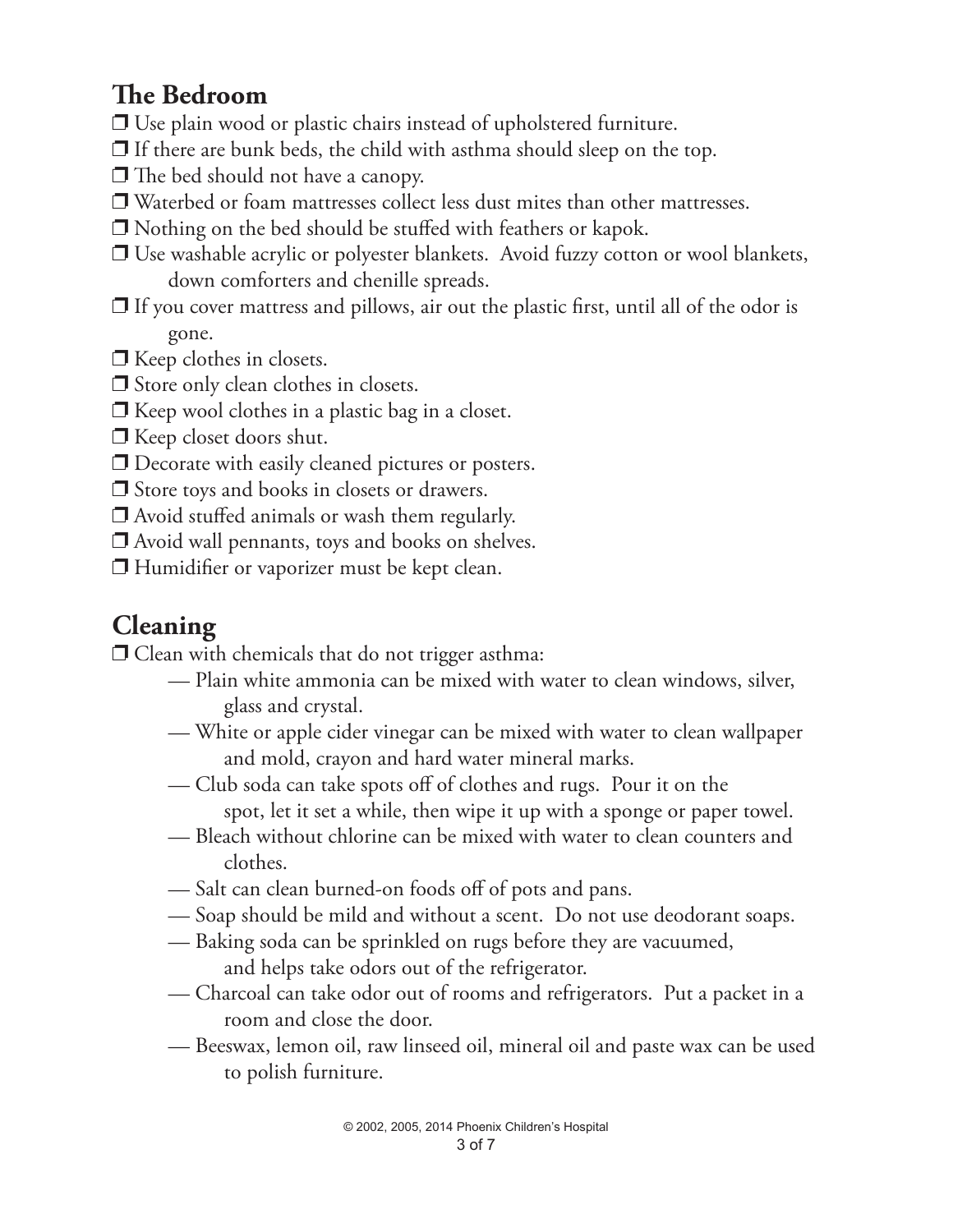- Olive oil can polish furniture and clean pewter.
- $\Box$  Wash rugs once every month.
- $\Box$  Dust the house often. Use a cloth, not a feather duster, to dust.
- $\Box$  Dust and wet mop the bedroom several times a week.
- $\Box$  Dust or clean ceiling fans each week.
- $\Box$  Air out the room after dusting.
- $\Box$  Wash sheets and pillow cases once each week.
- $\Box$  Wash pillows every month.
- $\Box$  Replace pillows once a year.
- $\Box$  Brush and vacuum mattress.
- $\Box$  Vacuum before you dust.
- $\Box$  A vacuum collects dust, but also blows it out. Use a special vacuum, vacuum filter bags or vacuum when the person with asthma is not home.
- $\Box$  Don't use a broom.
- $\Box$  Air out the house after it is vacuumed.
- $\Box$  Change or clean the filters in the air ducts every month.
- $\Box$  If you use an evaporative cooler, clean it very well at least twice every season you use it.

#### **Away From home**

- $\Box$  Take your clean pillow with you on trips.
- $\Box$  When you visit someone who has a pet with fur or feathers, don't stay long.
- $\Box$  When you plan to visit someone who has a pet you are allergic to, take medicine with you. Your doctor may also tell to you take medicine before the visit.
- $\Box$  Sit in no smoking sections in public places.

### **Other things you can do:**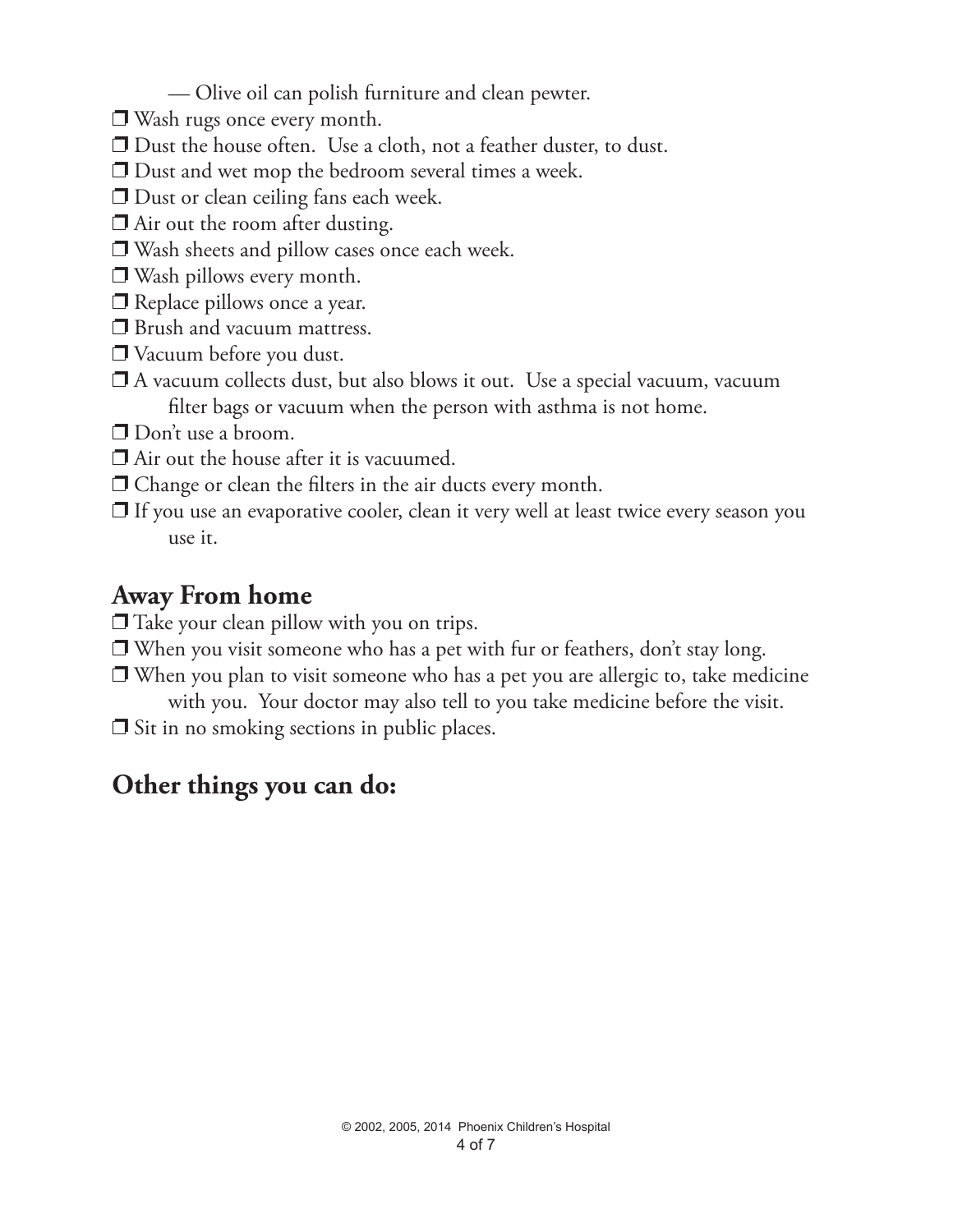#### **Now that you've read this:**

 $\Box$  Tell your nurse or doctor what you will do to help your child avoid asthma triggers. (Check when done.)



If you want to know more about child health and illness, visit our library at The Emily Center at Phoenix Children's Hospital 1919 East Thomas Road Phoenix, AZ 85016 602-933-1400 866-933-6459 www.phoenixchildrens.org Facebook: facebook.com/theemilycenter Twitter: @emilycenter Pinterest: pinterest.com/emilycenter

Disclaimer

The information provided at this site is intended to be general information, and is provided for educational purposes only. It is not intended to take the place of examination, treatment, or consultation with a physician. Phoenix Children's Hospital urges you to contact your physician with any questions you may have about a medical condition.

> September 4, 2014 • DRAFT in family review #32 • Written by Barbara Singer, RN • Illustrated by Dennis Swain. This handout is also available in Spanish as #231/32s.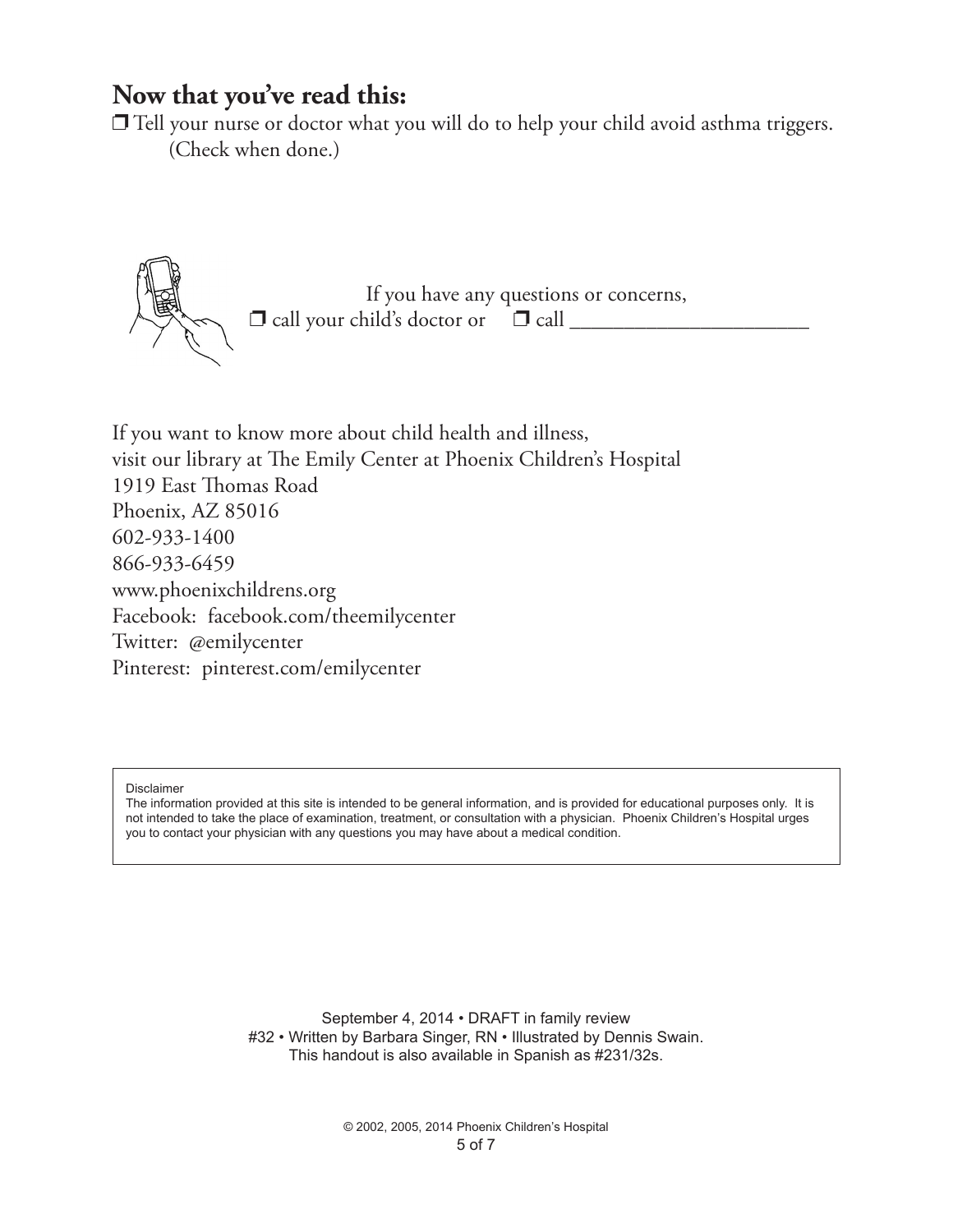

**Procedure/Treatment/Home Care** Si usted desea esta información en español, por favor pídasela a su enfermero o doctor.

#32

# **Asthma Triggers**

Name of Health Care Provider: Date returned:  $\Box$  db

# Family Review of Handout

Health care providers: Please teach families with this handout. Families: Please let us know what you think of this handout.

| Would you say this handout is hard to read?                                                  | J Yes      | □ No      |
|----------------------------------------------------------------------------------------------|------------|-----------|
| easy to read?                                                                                | $\Box$ Yes | <b>No</b> |
| Please circle the parts of the handout that were hard to understand.                         |            |           |
| Would you say this handout is interesting to read?                                           | $\Box$ Yes | No        |
| Why or why not?                                                                              |            |           |
|                                                                                              |            |           |
| Would you do anything differently after reading<br>this handout?<br>If yes, what?            | Yes<br>٦   | No        |
| After reading this handout, do you have any<br>questions about the subject?<br>If yes, what? | J Yes      | N٥        |